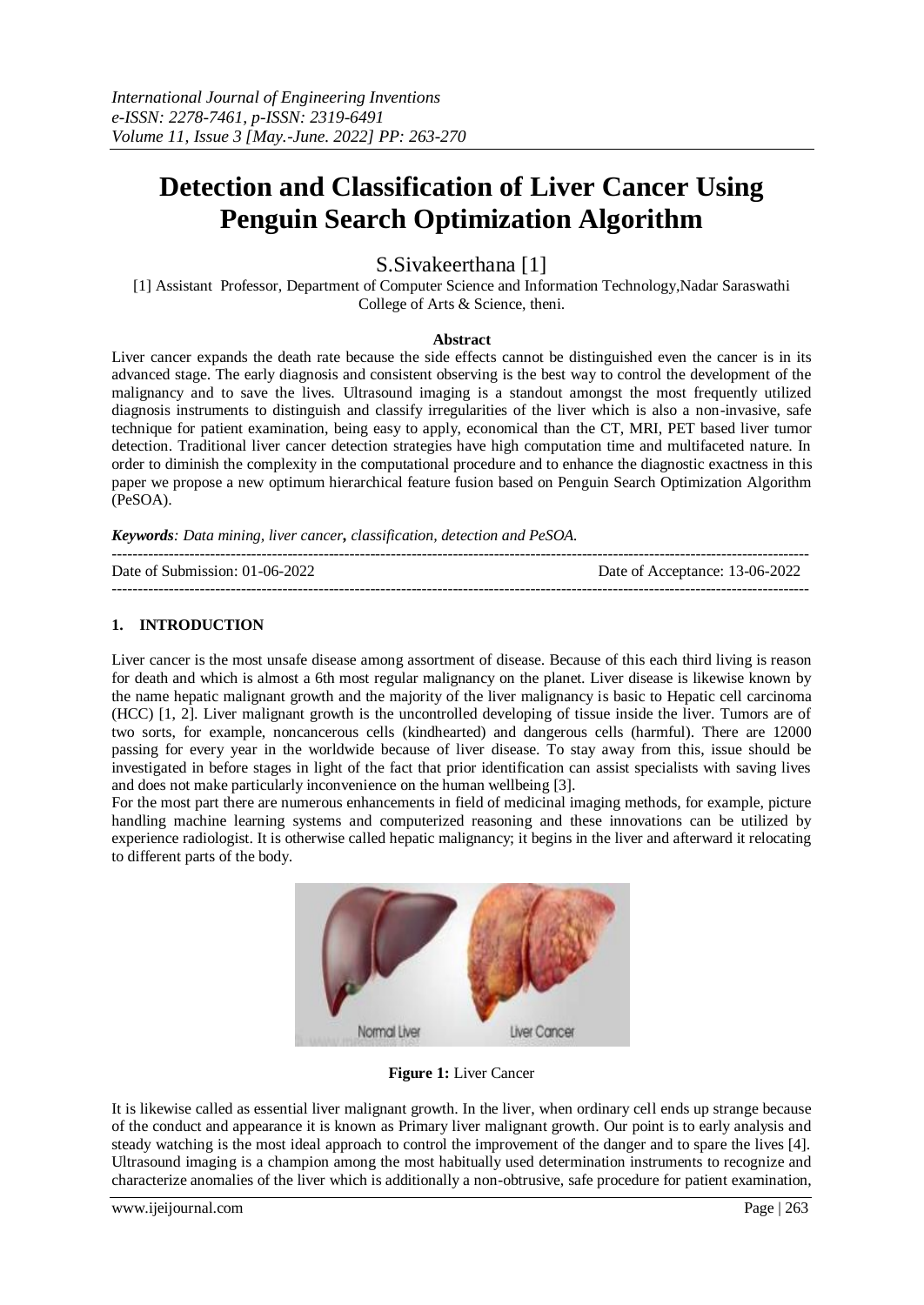being anything but difficult to apply, conservative than the CT, MRI, PET based liver tumor location. Customary liver malignancy recognition techniques have high calculation time and multifaceted nature [5]. With the end goal to lessen the intricacy in the computational system and to improve the demonstrative precision in this proposition we propose another ideal progressive component combination dependent on Penguin Search Optimization Algorithm (PeSOA). PeSOA is propelled by the penguin's chasing conduct and it for the most part functions as pursues. The number of inhabitants in penguins finds beginning positions, every penguin at that point plunges and swims under the water for chasing fish while devouring its oxygen hold. Distinctive types of the correspondence between penguins are incidentally performed and the amounts of eaten angle increment. The procedure is rehashed until the point that the predetermined measure of fish is acquired or the most extreme number of emphases is come to. It has demonstrated that the PeSOA surpasses hereditary calculations and molecule swarm advancement in acquiring better qualities for benchmark improvement capacities.

# **2. LITERATURE REVIEW**

Thejesha B.R [6], Liver ailment is one of the main sources of death today. Specifically, liver tumor is progressively influencing a bigger level of the populace consistently. Thus it is basic to rapidly and viably manage the ailment. An essential advance is the distinguishing proof and arrangement of the liver tumors. Existing strategies come up short on the exactness and effectiveness that the treatment requests. A mix of the PHOG and SGLDM calculations are utilized pair with the SVM classifier to touch base at a more precise arrangement of location and grouping. The SVM classifier computerizes the whole procedure. Contemporary writing in the field likewise bolsters the productivity of the SVM procedure utilized in this exploration. Karabpour SAMIRA [7] Diabetes is a never-ending ailment without an unquestionable fix, and is the most

generally perceived explanation behind evacuations, visual insufficiency, and ceaseless kidney disillusionment, and a basic peril factor in heart issues. The principle look for after these patients is through proper thought. The essential inconvenience, concerning this risky and unsafe malady, isn't recognizing it in time, and generally, a deficiency in revelation. Therefore, execution of a method that can help in the disclosure of this malady is a crucial development toward the shirking and control of this affliction, especially to start with periods. In this article, using flexible neural fluffy induction system (ANFIS), we have tried to envision this affliction. The speed and the authenticity of the proposed count is more than the other sagacious systems used. The strategy proposed in this article, with a 10% authenticity increase in the midst of planning and a 5% authenticity increase in the midst of experimentation has a prevalent execution than past sagacious techniques

M. Rajeshwaran and A. Ahila, [8], the creator centers around the Ultrasound imaging method among different others to identify and arrange liver tumors. Alternate systems being: Magnetic Resonance Imaging (MRI), Computed Tomography (CT) and Positron Emission Tomography (PET). Specifically, the creator analyzes the utilization of Support Vector Machine (SVM) philosophy which has been known to give a high level of precision of up to 90%, in the grouping of proteins. The different procedures contained in the strategy, for example, pre-handling, division and the assurance of classifiers in clarified in a basic way. In this way, it is conceivable to order liver pictures as ordinary, containing a considerate tumor or a threatening one with expanded exactness.

A. Krishan and D. Mittal, [9] like that of the principal article make utilization of SVM philosophy; nonetheless, it is utilized in the circle of the CT imaging strategy. The point of the proposal is to upgrade the nature of pictures acquired through CT imaging with the utilization of the calculations: Contrast Limited Adaptive Histogram Equalization (CLAHE) and Constrained Variable Histogram Equalization (CVHE). While the CLAHE calculation is utilized to recognize the typical and strange districts of the liver through box plots, the CVHE calculation is best in identifying Hepatocellular carcinoma (HCC), the essential type of liver disease. Likewise, when the SVM method is utilized for order alongside the calculations, the exactness of recognition of strange liver pictures does not fall underneath 97% in any situation. Thus, the SVM strategy is successful in filtering liver tumor pictures with degree for further enhancement accessible.

P. Kumar and S. Bhalerao, [10] As announced by the writers themselves in article, they endeavor to touch base at a strategy for recognizing tumors naturally with the end goal to enhance the present technique for manual examination of liver pictures by specialists. The creators feature the significance of handling liver tumors and the enormous favorable circumstances of identifying them early. Despite the fact that the commonplace procedures of pre-handling, preparing and identification are utilized in the technique proposed by the creators, the distinction lies in the division stage from that point. Aside from the ideas specified over, the windowing procedure is additionally used to consequently section the pictures acquired through CT and MRI checking. The subsequent information shows an enhancement over the current manual strategy.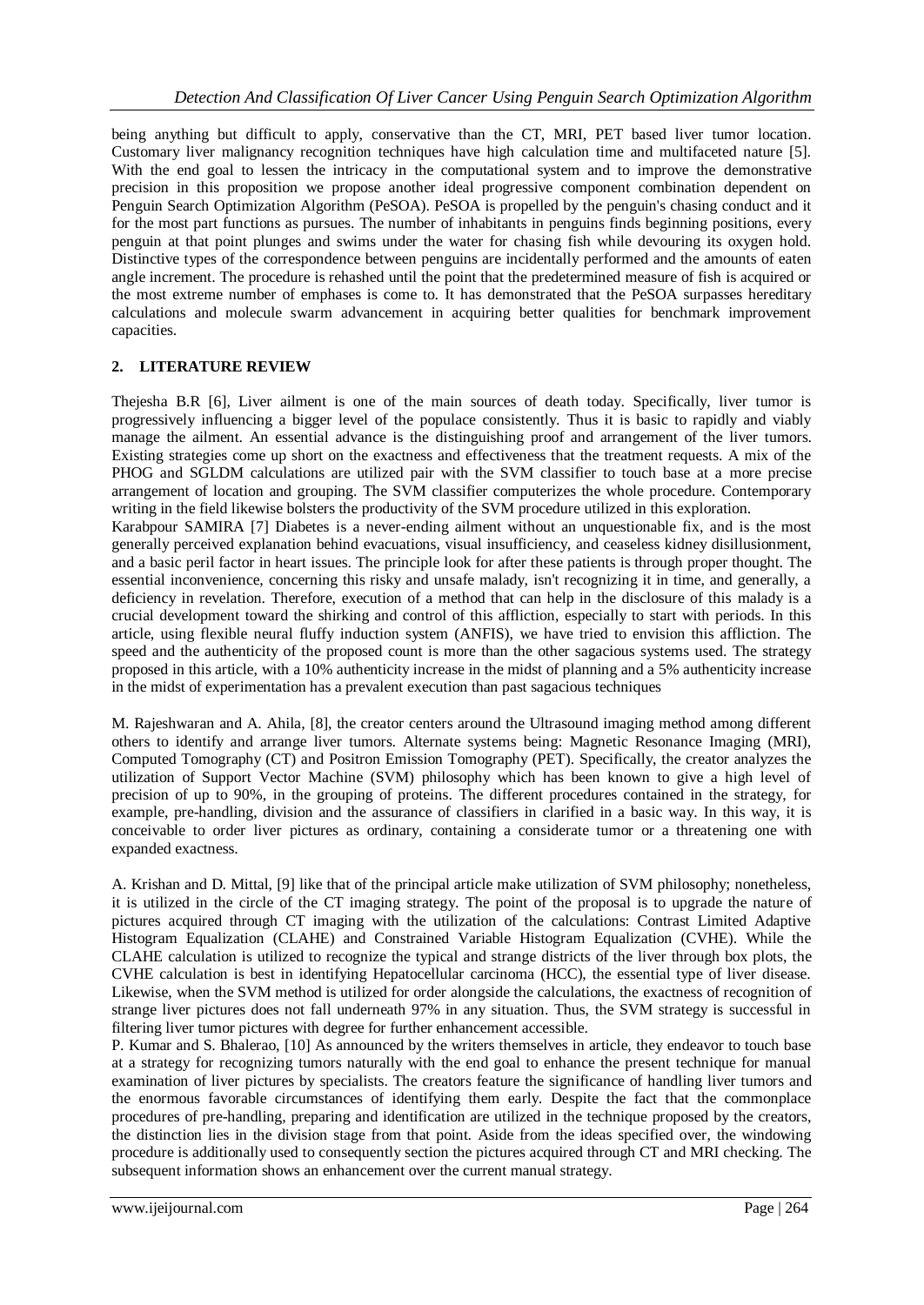# **3. PROBLEM IDENTIFICATION**

The important and successful applications of data mining are in fields like business intelligence, finance, digital libraries, in other industries and sectors. One of the applications of data mining is medical diagnosis which is mostly used in research area. In medical, Liver Cancer is one of the most prevalent and deadly cancers in human beings. Liver cancer is difficult to be diagnosed at an early stage due to the risk factors. Therefore, new metrologies for early Liver Cancer are needed to determine the condition of the Liver Cancer. Classification techniques used the training and test data set to classify the data and to build a model or to find out the hidden knowledge from the datasets. This model is further used to classify the new objects. So, to classify the dataset or build a model datasets is taken from the purpose of medical diagnosis or health-care research.

 The division of the objective question in pictures with complex district and multimodal thickness was issue.

- It drives forward from an average issue of clamor.
- Speckle decrease is a pre-planning adventure for some picture handling issues

 Subsequent to removing some corner pixels that don't make the liver tissues the power esteem is put away in an element vector.

# **4. PROPOSAL WORK**

Now a day liver disease is extending markedly due to excessive alcohol consumption, smoking, drinking arsenic contaminated water, obesity, low immunity and by inheritance. Liver cancer symptoms may include jaundice, abdominal pain, fatigue, nausea, vomiting, back pain, abdominal swelling, weight loss, general itching. Selective algorithms may be used on medical instruments (e.g. CT scanner, MRI, Ultra sono, ECG etc.) to lessen time and cost on hepatic disease diagnosis. Traditional liver cancer detection strategies have high computation time and multifaceted nature. In order to diminish the complexity in the computational procedure and to enhance the diagnostic exactness in this paper we propose a new optimum hierarchical feature fusion based on Penguin Search Optimization Algorithm (PeSOA). The features resulting from PeSOA is used by Logistic model tree (LMT) which classifies the liver cancer tissues. It is a classification model with an associated training algorithm that combines logistic regression (LR) and decision tree learning. It is also called a logit model, which is used to model dichotomous outcome of variables.

#### **a. Image Acquisition**

All patients were biopsied for obsessive determination; along these lines there is a premise of truth in this examination. Three arrangements of ultrasonic liver pictures, every one of 50 tests, were taken: cirrhosis, hepatoma, and typical. Each example of 64x64 pixels was incorporated exclusively liver parenchyma without real veins, acoustic shadowing, or any kind of bending. In this way, we consistently separate entire examples into preparing set and test set. The preparation set is utilized to prepare the classifier, while the test set is utilized to get the achievement rate of the classifier. Kidney picture database comprises of about 500 US kidney pictures gathered from various people of different healing centers. It comprises of both typical and strange pictures put away in the database. One of the pictures is chosen from the database and exposed to stone identification process.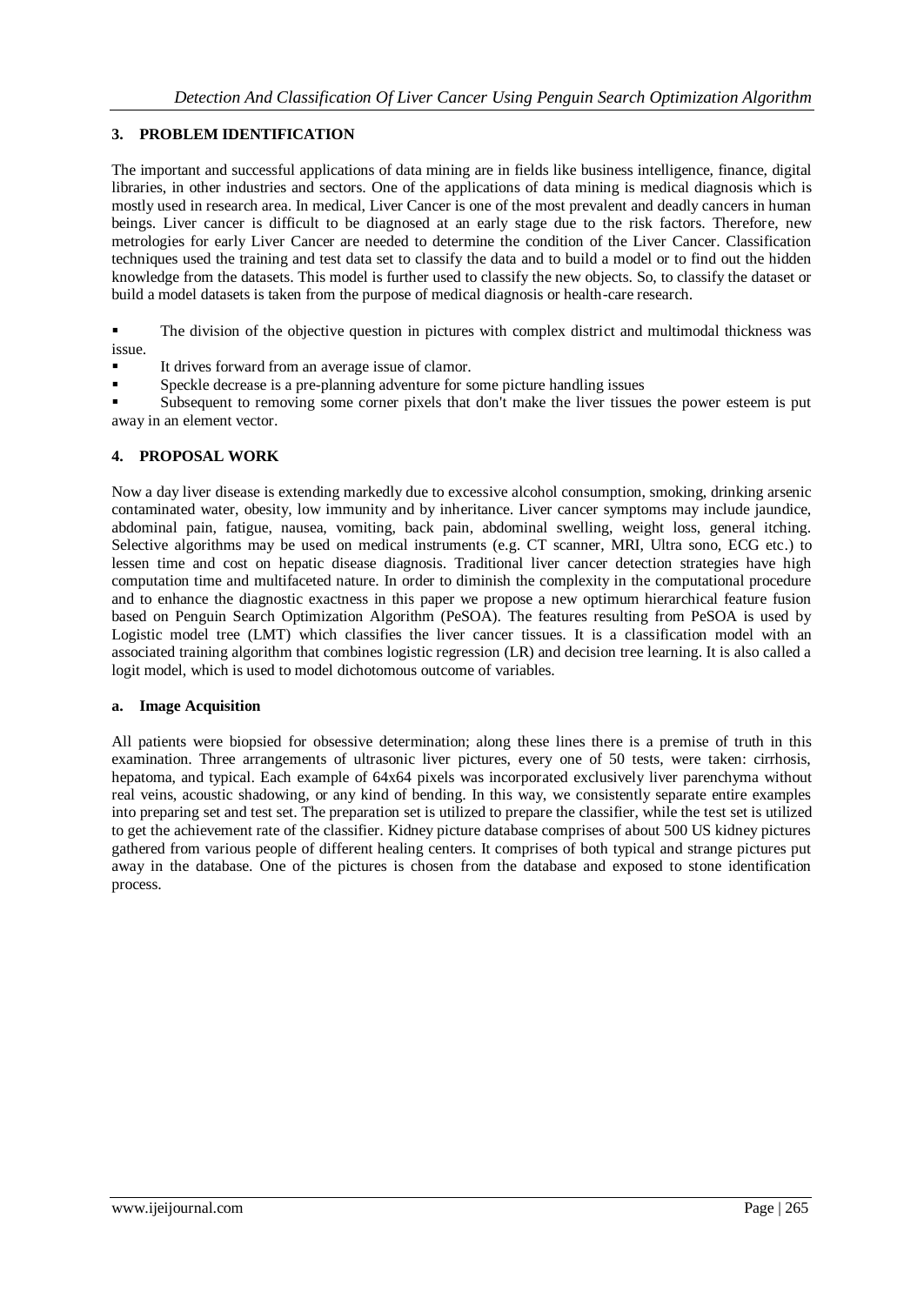

**Figure 2:** proposed architecture

# **b. Image Pre-processing**

Picture smoothing is an area preprocessing methodology used to smother the noise (i.e., bothersome information) and to cloud (i.e., removes little purposes of intrigue) the image. It is especially great to empty inspiration upheaval in an image. It diminishes the high repeat parts in an image and holds low repeat sections to smooth the image. It clears the higher repeat information by darkening the image. Picture smoothing has more effect of smoothness as the window size of cover is extended anyway has an obstacle that the required picture features are cleared. The data picture in shading space must be changed over into dull scale to make the image sensible for preprocessing. The low difference nature of ultrasound pictures and nearness of spot clamor decrease the picture quality. This makes the recognition of kidney troublesome. To enhance the nature of the ultrasound picture preprocessing is performed.

#### **c. Image Segmentation**

To segment the location of kidney stone level set division technique is utilized. There are two altered slope plummet techniques. One is energy term and second one depends on strong spread term (Rprop term). Force term will receive the machine learning network and pick a pursuit vector. Versatile engendering gives an adjustment which utilizes individual versatile advance sizes and the indications of the slope parts. The level set division with these two techniques is exceptionally successful in recognizing the locales of stones in the ultrasound kidney picture.

#### **d. Feature extraction**

Features should to contain information required to isolate one picture from another picture, be uncaring to irregular changeability in the info, moreover be restricted in number, to permit, compelling figuring of separate limits and to keep the proportion of preparing information required. Highlight extraction is the strategy to recoup the most indispensable data from the crude data. Highlight extraction is finding the arrangement of parameter that express the condition of a character correctly and particularly. The standard of DVW is to look at two component designs and assess its comparability by figuring a base separation between them. Where U, V two vectors with length n, m independently. By then, the supreme separation between the estimations of the two highlights is learned using the Euclidean separation computation:

# $a (ui, v<sub>i</sub>) = (ui - v<sub>i</sub>)2 \rightarrow (1)$

Every matrix component (*i, j*) compares to the arrangement between the points *u*i*, and v*j. Then, local distance is measured by:

*A* [D (i, j)]=min [A (D (i-1, j-1)), A (D (i-1, j))]+a (D (i, j))  $\rightarrow$  (2)

In view of these local cost and local distance the Manhattan distance is computed.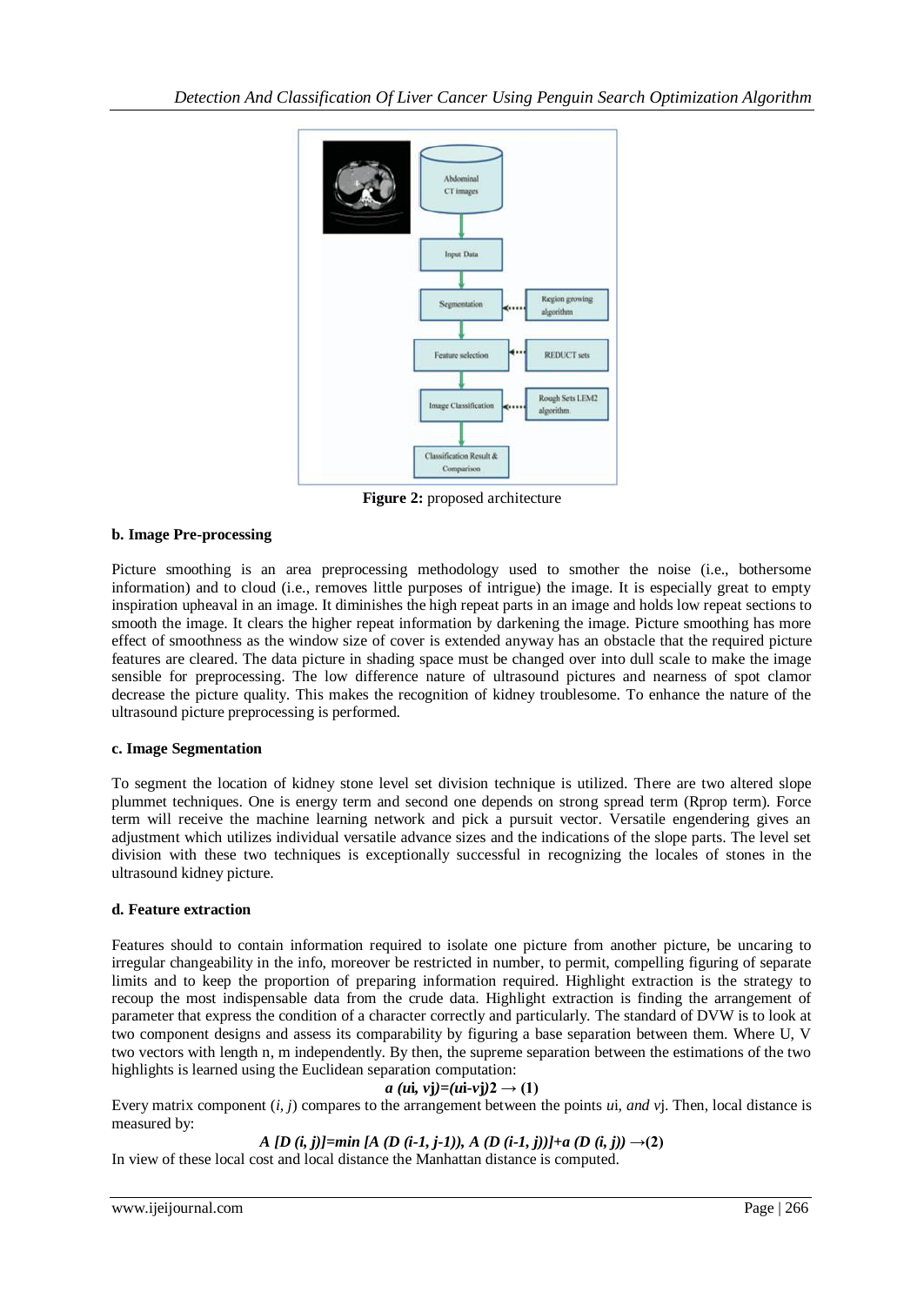# **e. Classification using PeSOA**

In this stage, the ideal progressive element esteems are stipulated from Fi using PeSOA. PeSOA is a procedure for advancing nonlinear structures; this is a revised model of social relations, which relies upon pursuing of the Penguins. The pursuing arrangement of the Penguins is a network situated work of exertion and timing, they advantage of their bounces by advancing the general vitality amid the way toward pursuing and nourishment. In our proposed system each element esteem is assembled and evaluates the esteem.

# $B_{\text{new}} = B_{\text{id}} + rand$  ()  $A_{\text{best}} \cdot A_{\text{id}} \rightarrow$  (3)

*B*id is the last is the last best arrangement accord for this separation, rand () is an arbitrary number of the circulation, and has three arrangements, the best neighborhood arrangement (Abest), the last arrangement (Aid) and the new arrangement Bnew). The calculations in condition 12 of the arrangement refreshes are rehashed for every territory. On the people introduction organize, a masses of people is conveyed discretionarily.

# *fit* (*n*)=*c* (*i*)-*SS* (*i*)/*Fi*  $\times S \rightarrow (4)$

Where implies the quantity of aggregate examples used for highlight assurance and S is the cardinality of the element vector, i.e., the aggregate number of parts in the component vector. For each individual I in the masses, C (I) is the grouping rate using the forget one calculation and Ss (I) the cardinality of the chosen include subset.

# **Pseudocode of the algorithm PeSOA**

*Produce irregular populace of P arrangements (penguins) in gatherings ; Initialize he likelihood of presence of fish in the gaps and levels;* 

- *For i=1 to number of generations;*
- *For each individual i ∈ P do*
- *While oxygen reserves are not exhausted do*

*- Take a arbitrary step.* 

- *- Improve the penguin position utilizing Eqs. (1)*
- *- Update amounts of fish eaten for this penguin..*

 *End End* 

*- Update amounts of eaten angle in the openings, levels and the best gathering.* 

*- Redistributes the probabilities of penguins in gaps and levels (these probabilities are ascertained dependent on the quantity of fish eaten).* 

*- Update best-arrangement End*

All Penguins (I) speak to an answer (Xi)are conveyed in gatherings, and each gathering inquiry nourishment in characterized openings (Hj) with contrasts levels (Lk). In this procedure penguins arranged with the end goal to their gatherings and begin look in a particular opening and level as per sustenance disponibility likelihood (Pjk).In each cycle, Accordingly, the situation of the penguin with each new arrangement is Adjusted as pursues:

#### **5. EXPERIMENTAL RESULT**

#### **Dataset**

The ultrasonic liver pictures used as a piece of this examination were caught from the quantity of patients with various sort of liver malignant growth. All pictures were institutionalized and affirmed by a specialist. The taking interest patients were given biopsies for neurotic assurance to give the ground truth. In that database we have taken totally 40 ultrasound liver pictures spoken to by  $Di=\{d1...$  dn} where n=40 out of that 30 pictures are used for testing and 10 pictures are used for planning. In those 40 pictures 29 are unpredictable pictures and 11 are ordinary pictures.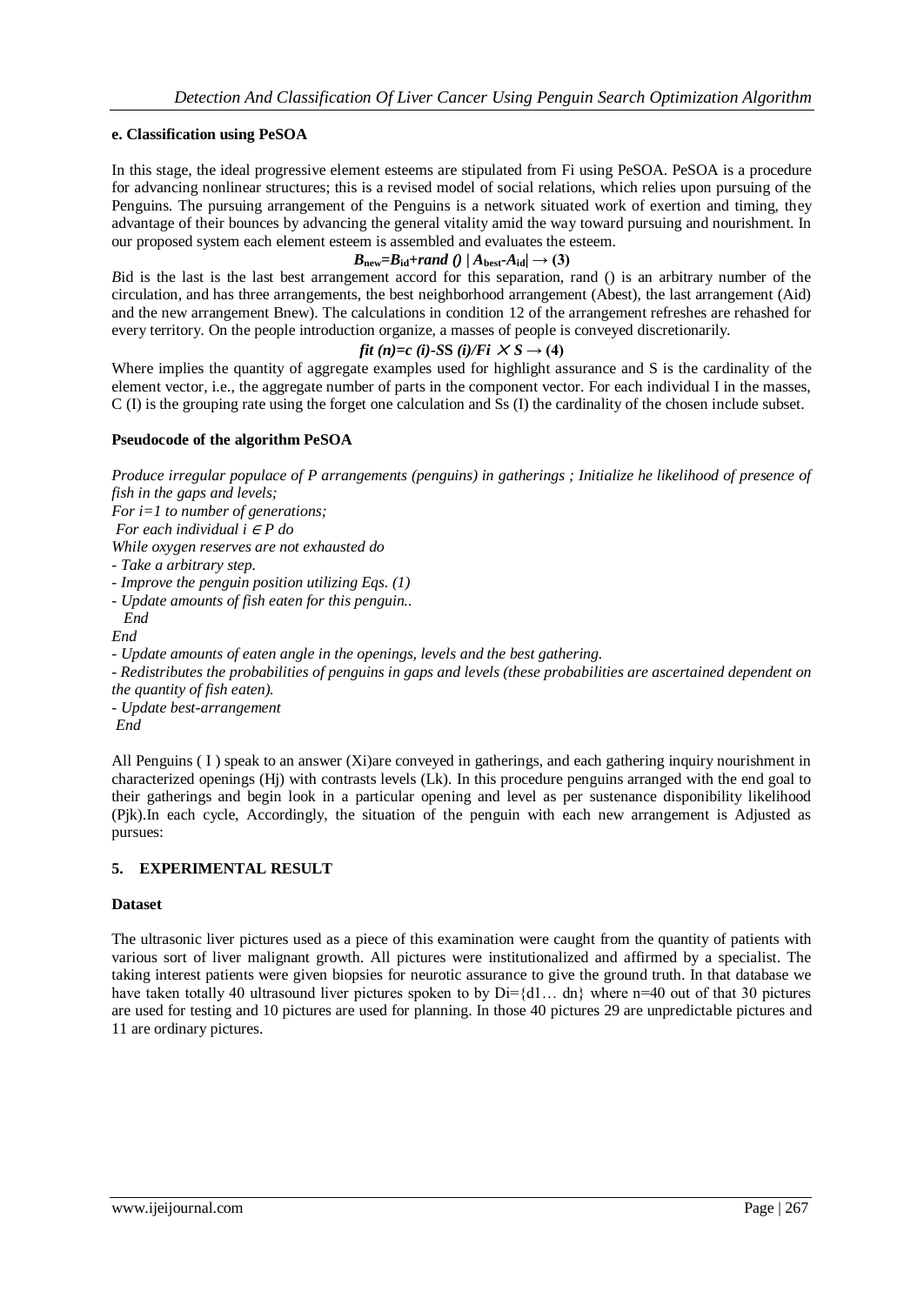

This graph explains the minimum objective of fitness value at each and every iteration of decision tree classification.

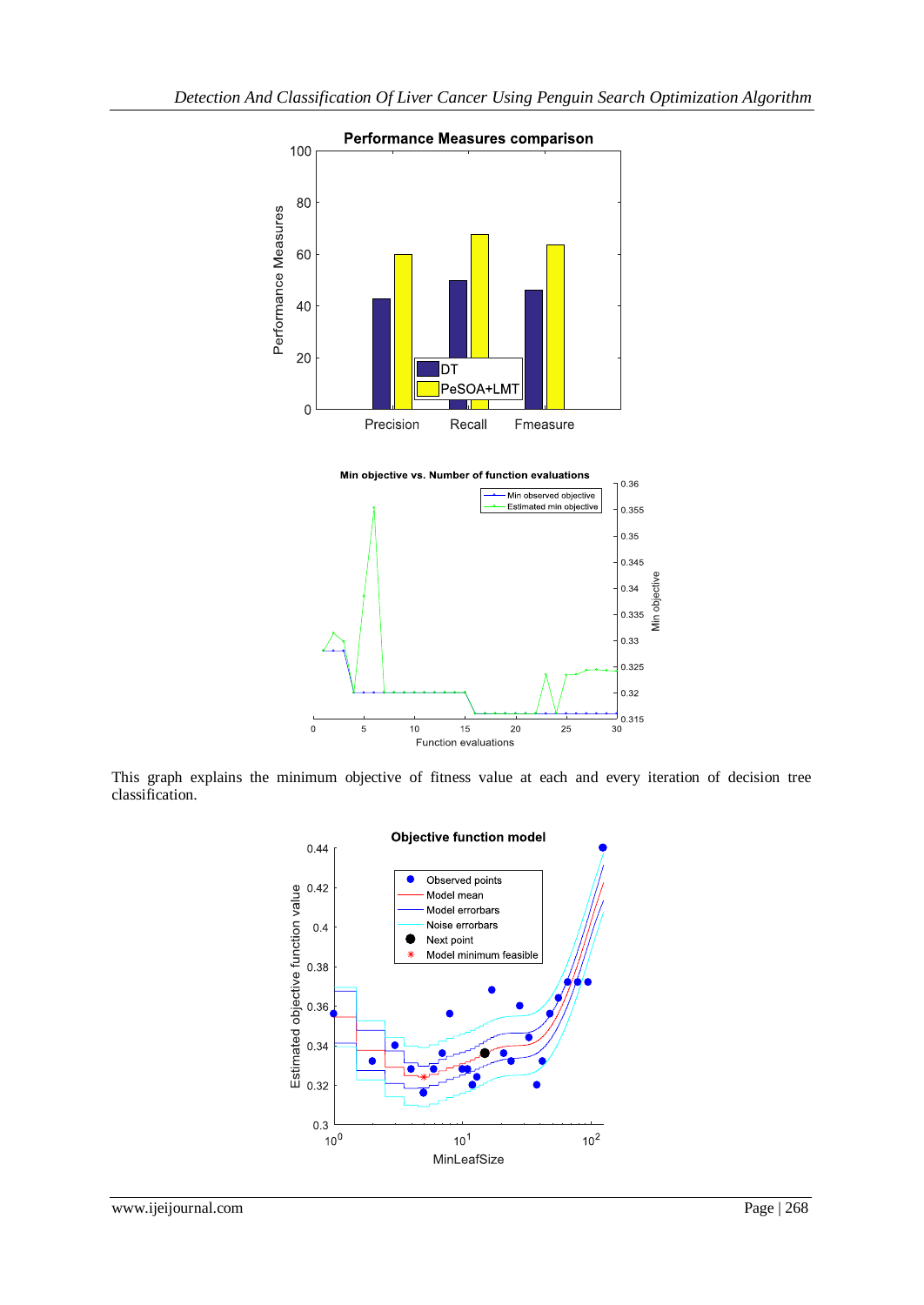This figure explains the objective values with minimum leaf size of decision tree classification. The dataset is gathered from a few restorative labs, focuses and clinics. From this the engineered kidney function test (KFT) dataset have been made for investigation of kidney illness. This dataset contains five hundred and eighty four occasions and six properties are utilized in this relative investigation. The qualities in this KFT dataset are Age, Gender, Urea, Creatinine and Glomerular Filtration Rate (GFR). This dataset comprises of renal influenced malady data.